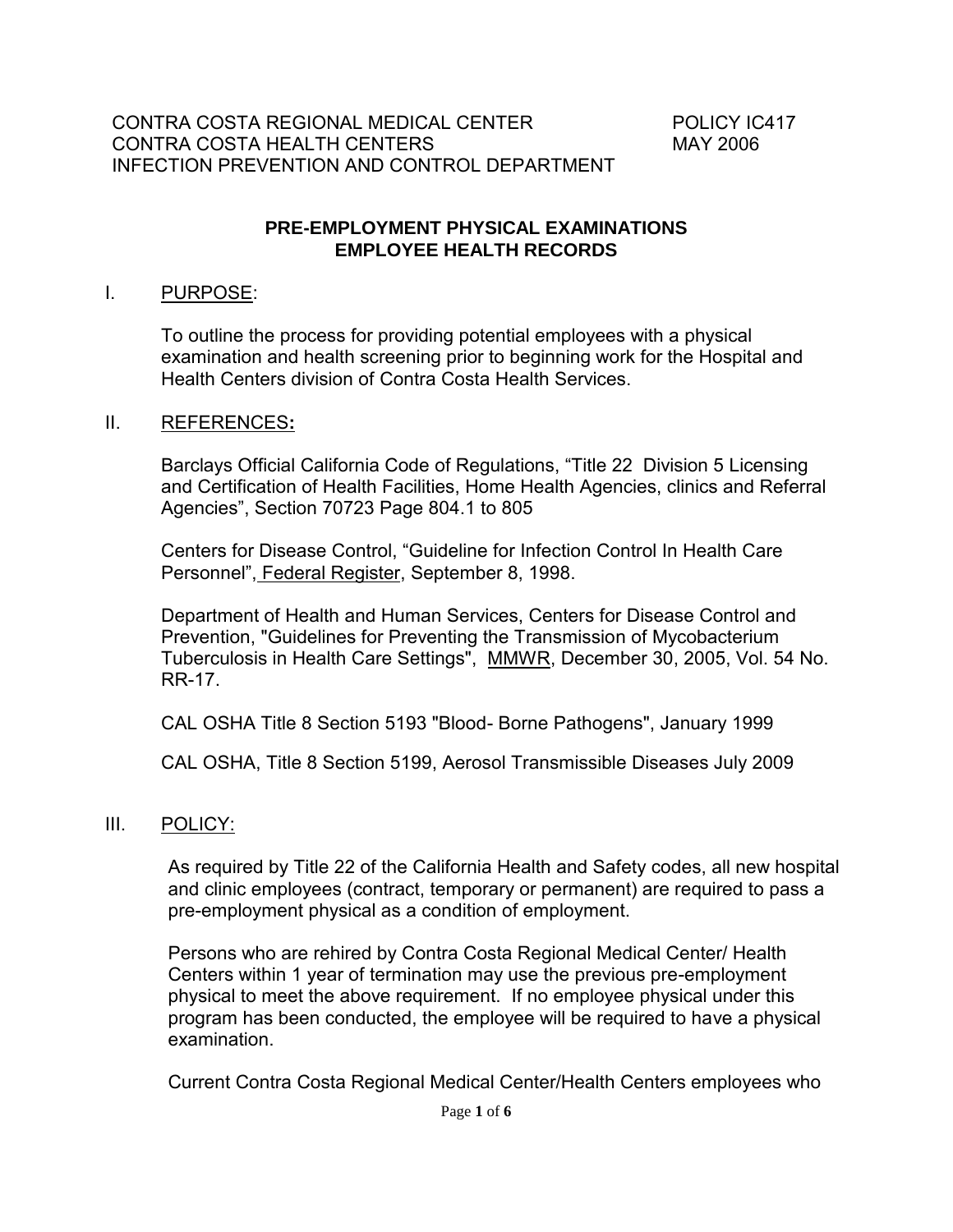are changing status, increasing their hours, or being promoted within the same or similar class will not be required to undergo a physical exam unless essential functions of the job change.

### IV. AUTHORITY/RESPONSIBILITY:

Personnel Department Contra Costa Health Services Vista Oaks Occupational Health Clinic Personnel Patient Services Managers Contra Costa Regional Medical Center and Health Centers Infection Control Coordinator CCRMC and CCHC Rehabilitation Services CCRMC and CCHC

### V. PROCEDURE:

### **A. GENERAL INFORMATION**

- 1. After a potential employee has been interviewed, Health Services Personnel Department will schedule the potential employee for a preemployment physical exam at Vista Oaks Occupational Health Clinic. In some circumstances the hiring manager may contact personnel to expedite the process.
- 2. Health Services Personnel will provide the potential employee with appropriate health history screening forms and a letter confirming the date, time and location of the pre-employment physical examination (see attached letter).
- 3. After the completion of the pre-employment physical, the potential employee will be classified as:
	- Cleared to begin employment
	- Provisionally cleared to begin employment pending reading of the second TST.
	- Cleared for employment with work restrictions/ limitations
	- *Clearance on hold pending performance of additional testing or receipt of requested medical records.*
	- Not cleared to begin employment for Contra Costa Regional Medical Centers or Health Centers.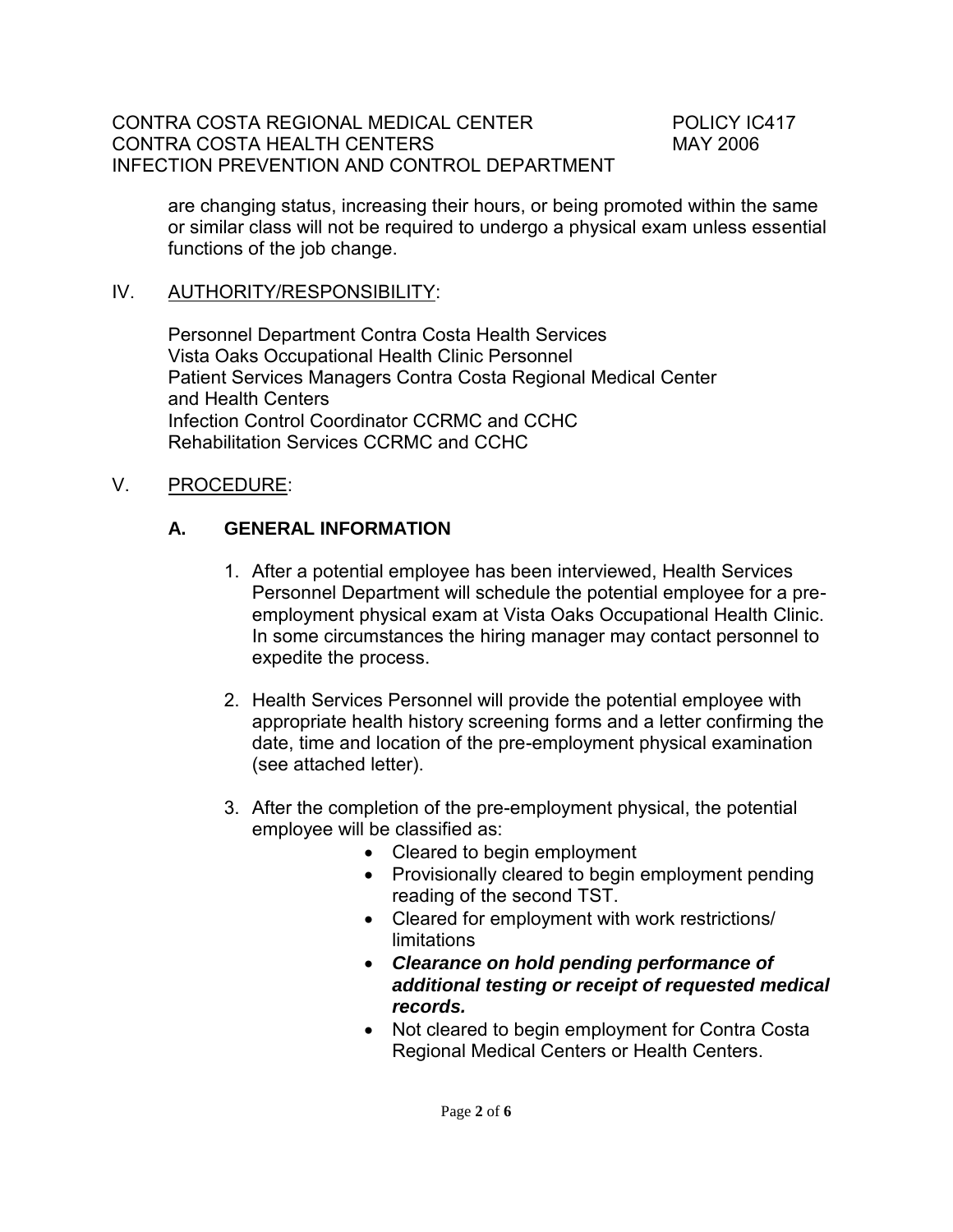- 4. Vista Oaks will notify the Health Services Personnel Department when an individual fails to keep the pre-employment physical appointment. The personnel department will notify the hiring manager.
- 5. Vista Oaks will notify personnel by phone whether or not the potential employee is cleared, provisionally cleared, or not cleared. Written notification will also be sent.
- 6. Vista Oaks personnel will initiate the Baseline Medical Exam Summary form (MR333 (11-00). Both copies of the form will be sent to the Infection Control Coordinator at CCRMC.
- 7. The Infection Control Coordinator will create/maintain an Employee Health File for the potential employee. The contents of this file will include:
	- Baseline Medical Exam Summary
	- Lab Results
	- Immunization Documentation
	- Tuberculosis Screening Results
	- Other pertinent records as needed.
- 8. The files are kept in a secure location and only the Infection Control Coordinator may access the information in the file. Information in the file will only be released after obtaining signed permission.
- 9. Under certain circumstances, the Infection Control Coordinator may in consultation with Health Services Personnel Department allow a prospective employee to submit the results of a recent physical and required screening in lieu of the Vista Oaks physical.

# **B. COMMUNICABLE DISEASE SCREENING**

- 1. In addition to a history and physical examination, blood work will be drawn to determine the potential employee's status with regard to immunity to Rubella, Rubeola, Mumps, Varicella and Hepatitis B. Other tests and examinations will be ordered at the discretion of the examining health care provider.
- 2. A potential employee may be cleared with lab results pending. It is the responsibility of the CCRMC Infection Control Coordinator to review the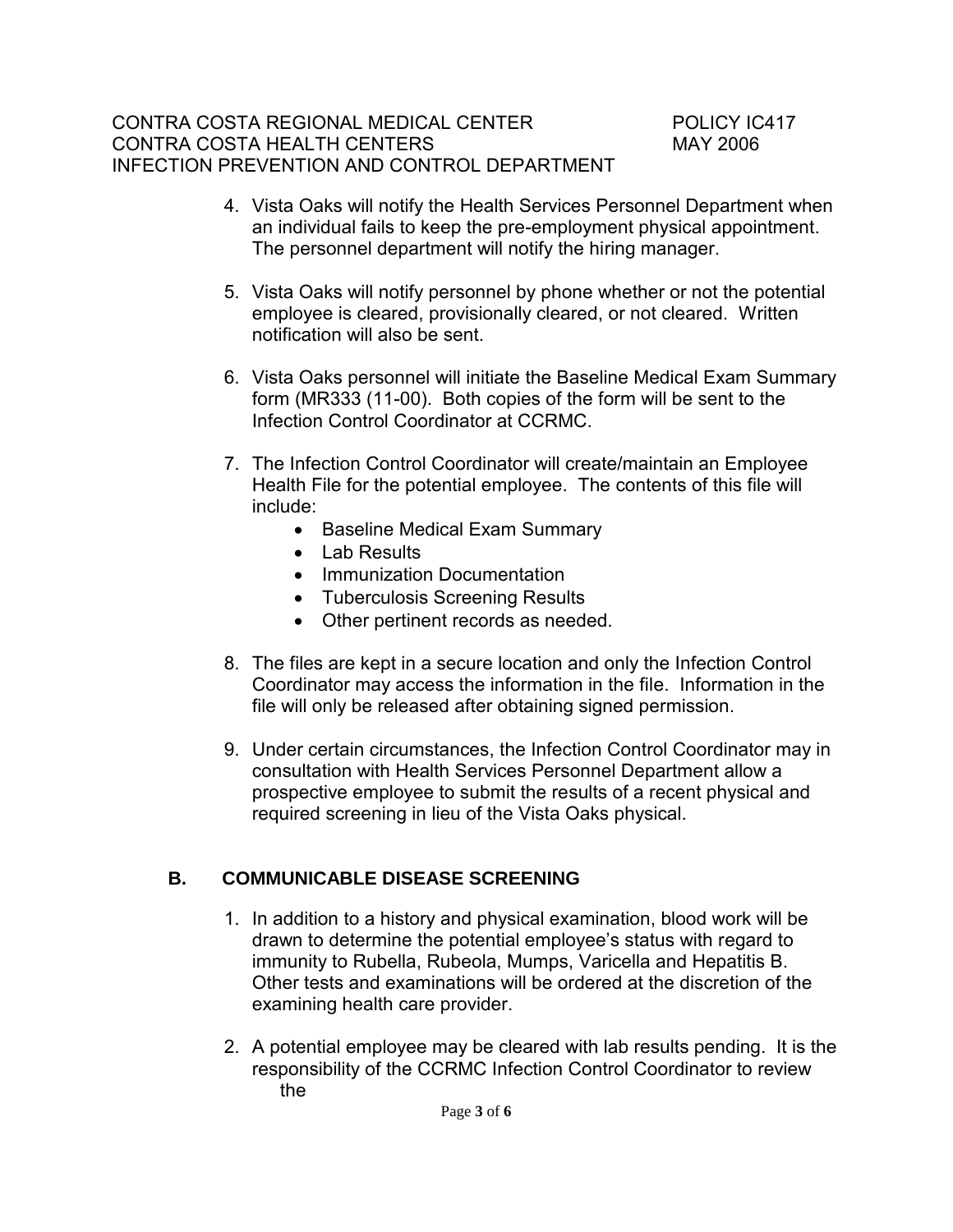laboratory results and offer immunization as appropriate.

- 3. All potential employees will be screened for Tuberculosis. Screening will consist of the placement of one or two TST's or if the potential employee is known to be TST skin test positive-a symptom screen and chest x-ray.
- 4. If the potential employee cannot provide documentation of a TST placed within the prior six to twelve months, two-step TST testing will be utilized (i.e. if first TST result is negative, a second TST will be placed one week after the first TST).
- 5. A potential employee may be provisionally cleared by Vista Oaks at the time the second TST is placed. Provisional Status will be indicated on the Baseline Medical Exam Summary. The CCRMC Infection Control Coordinator will provide Vista Oaks with a memo to be given to these provisionally cleared employees. This memo will provide the potential employee with resources for having the second TST read. The potential employee should be instructed to fax the results of the second TST to the CCRMC Infection Control Coordinator: Kathy Ferris RN, (925) 370-5142.
- 6. Those persons in whom the first or second TST is positive will be considered reactors and a chest x-ray will be ordered. Chest x-rays should be done at Contra Costa Regional Medical Center. A potential employee may be cleared for employment after the radiologist has viewed the chest x-ray and a determination made regarding the possibility of active infectious pulmonary disease.
- 7. Persons who provide documentation of a negative TST in the prior six to twelve months will only need to have one TST applied and read. If the TST is negative, they may be considered cleared with regard to Tuberculosis. If it is positive, see #6 above.
- 8. Persons who always have a positive TST, will have a chest x-ray ordered to be done at Contra Costa Regional Medical Center. A potential employee may be cleared for employment after the radiologist has viewed the chest x-ray and a determination made regarding the possibility of active infectious pulmonary disease. If the potential employee can provide a chest x-ray film (actual film, not report) taken within the prior year that is negative for active Tuberculosis, this may be accepted in lieu of another x-ray. The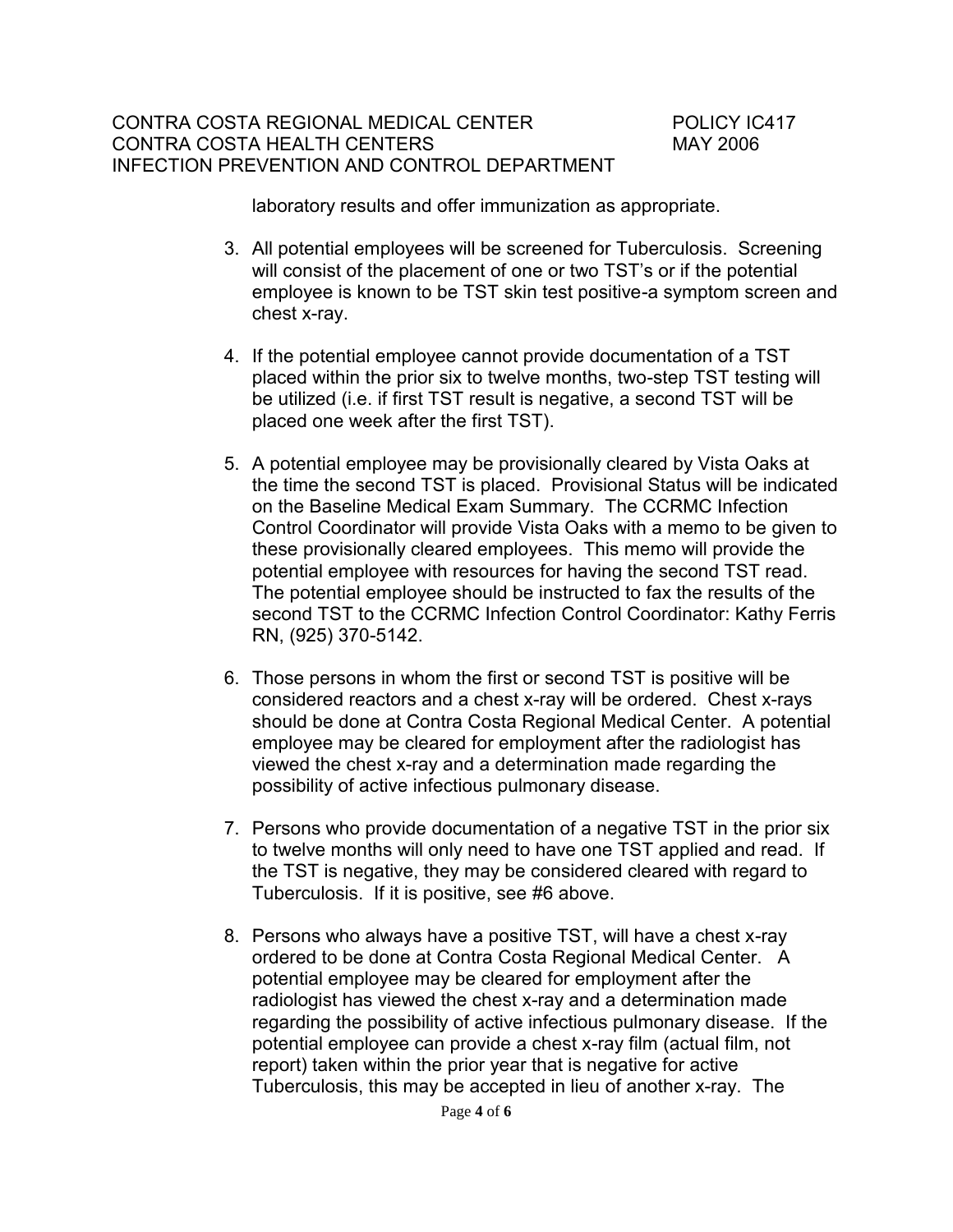Infection Control Coordinator may, at her discretion, accept an older xray provided the employee is asymptomatic.

### **C. IMMUNIZATION**

- 1. At the time of the pre-employment physical those persons who will have contact with blood or body fluids will be asked to read the information regarding Hepatitis B vaccine. The potential employee will be asked to indicate by signature one of the following:
	- Prior Immunization against Hepatitis B
	- Desire to be immunized against Hepatitis B
	- Refusal of Hepatitis B immunization (with the understanding that vaccine will still be made available at no cost should the person change his/her mind).
- 2. If the potential employee desires immunization against Hepatitis B, Vista Oaks will give the first dose of the vaccine. This will be documented on the form mentioned in number 3 below.
- 3. The original of the Hepatitis B vaccination Consent Form (MR 227-2) should be sent to the Infection Control Coordinator at CCRMC. The Yellow copy may be retained by Vista Oaks and the Pink Copy given to the potential employee.
- 4. Tdap if needed may also be provided at the time of the physical.
- 5. During Influenza season, Influenza vaccine may be given.
- 6. Other vaccines may be needed after results of immunity titers are known. These immunizations will be provided after the persons starts work.

# **D. 95N MASK FIT TESTING**

- 1. At the time of the pre-employment physical those persons who will enter the rooms of patients in negative pressure isolation for suspected or confirmed active infectious pulmonary Tuberculosis will be fit tested for the NIOSH approved 95 N Mask used at Contra Costa Regional Medical Center and by medical/nursing personnel at the Contra Costa County Detention Facility in Martinez.
- 2. Vista Oaks personnel will perform fit testing using a qualitative method.